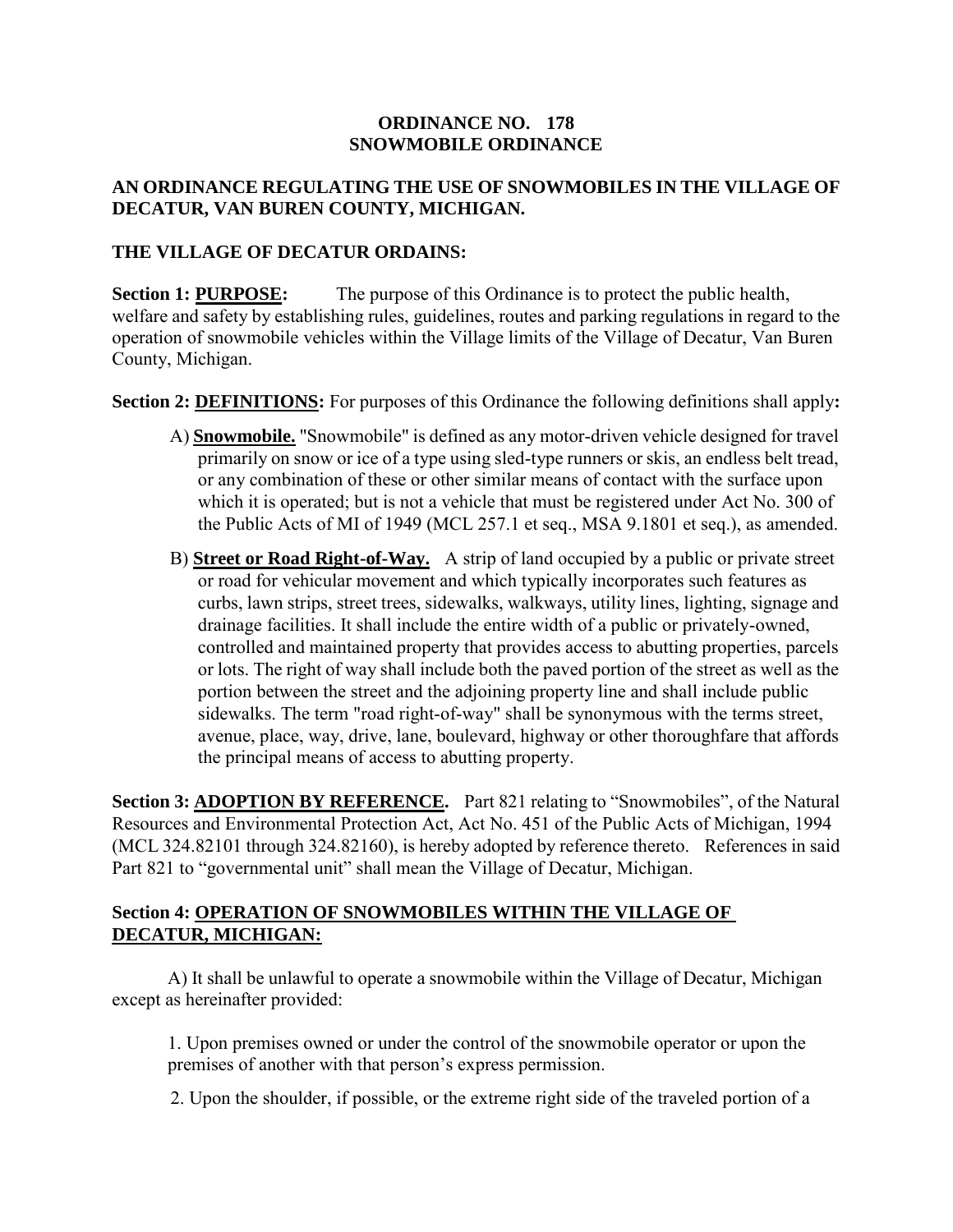snow covered street or road right-of-way which is an approved designated route as set forth on the map attached hereto and made a part hereof, solely for the purpose of giving access to gas stations and/or restaurants; or from a recognized snowmobile trail to the operator's residence within the Village limits of Decatur, Michigan by using the most direct route. A snowmobile shall not be operated on a public sidewalk, except when necessary to cross same.

3. A snowmobile may be operated on the paved portion of a roadway only when necessary to cross the roadway or to cross a bridge, culvert or other obstruction, or when an emergency occurs and conventional motor vehicles cannot be used for transportation due to snow, ice or other extreme highway conditions, and the Village Council or Chief of Police authorize such use. The snowmobile shall be brought to a complete stop before entering onto the roadway and the operator shall yield the right-ofway to a vehicle or pedestrian approaching on the roadway or a public sidewalk.

4. There shall be no operation of snowmobiles on North or South Phelps Street and East or West Delaware Street, except in the case of emergency as provided in paragraph 3 above. Snowmobiles may use the alleyways lying East and West of Phelps Street between Sherwood Street and St. Mary's Street for the purpose of accessing restaurants or gas stations.

5. There shall be no parking of snowmobiles on North or South Phelps Street and East or West Delaware Street. Snowmobiles may be parked on the parking lots adjoining the alleys set forth in paragraph 4 above.

# **Section 5: OTHER RESTRICTIONS**:

 A) **Speed.** A person shall not operate a snowmobile at a rate of speed greater than is reasonable, safe and proper, having due regard for conditions then existing and same shall in no event be greater than the posted speed limit, or 25 miles-per-hour (mph), whichever is less, if driven on a public or private street or road right-of-way under circumstances permitted by this Ordinance.

B) **Lights.** Snowmobiles must display an operational lighted white headlight and red taillight at all times during operation.

C) **Proximity to Dwellings.** A person shall not operate a snowmobile within one hundred feet (100') of a dwelling between 11 PM and 6 AM at a speed greater than the minimum required to maintain forward movement.

D) **Restrictions: Under 12 years of age**. A parent or guardian shall not permit his/her child who is less than 12 years of age to operate a snowmobile without the direct supervision of a person authorized by the parent or guardian who is at least 21 years of age, except on land owned or controlled by the parent or guardian, nor shall a person under 12 years of age cross a street, highway or roadway while operating a snowmobile.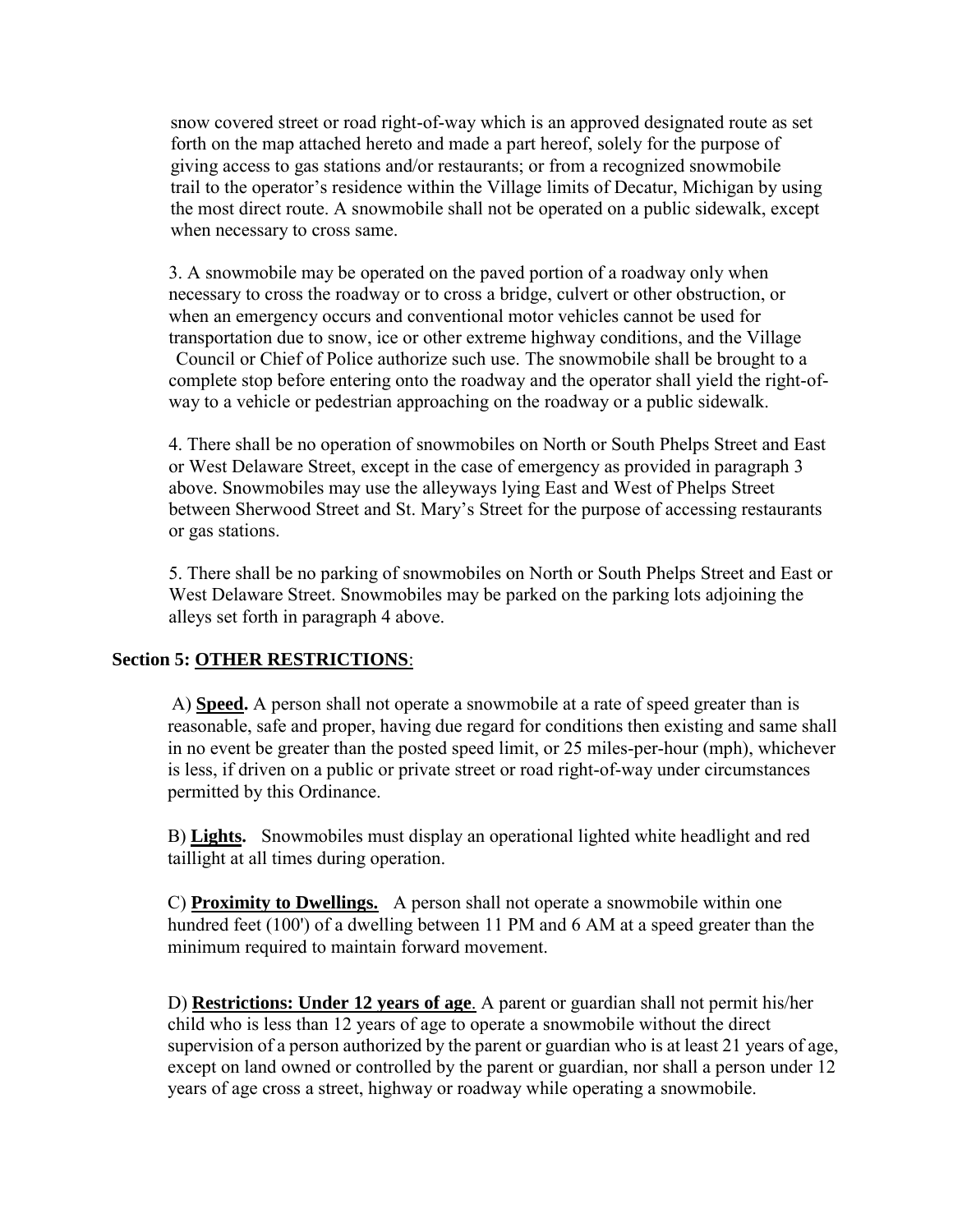E) **Restrictions: 12 -16 years of age**. A person who is at least 12 years old but less than 17 years of age may not operate a snowmobile unless:

> a. The person is under the direct supervision of a person authorized by the parent or guardian who is 21 years or older; and

b. The person has in his/her immediate possession a valid snowmobile safety certificate; and

c. The person is on land owned or under the control of his/her parent or guardian.

**Section 6: PENALTIES:** A violation of this Ordinance is a municipal civil infraction and the owner of any snowmobile who shall violate this Ordinance shall be responsible for a civil infraction and subject to a civil fine as hereinafter set forth, plus any costs, damages, expenses and other sanctions authorized under Chapters 83 and 87 of Act No. 236 of the Michigan Public Acts of 1961, as amended, being MCL 600.8302 and MCL 600.8701 et seq, respectively.

**Section 7: REPEAL CLAUSE.** All Ordinances or parts thereof of the Village of Decatur, Michigan in conflict with the provisions of this Ordinance are, to the extent of such conflict, hereby repealed.

**Section 8: SEVERABILITY.** Sections of this Ordinance shall be deemed severable and should any section, clause or provision of this Ordinance be declared to be invalid, the same shall not affect the validity of the Ordinance as a whole or any part thereof other than the part so declared to be invalid.

**Section 9: EFFECTIVE DATE**. This Ordinance become effective on March 2, 2009.

Adopted by the Village Council of the Village of Decatur, Michigan on this 2nd day of February, 2009.